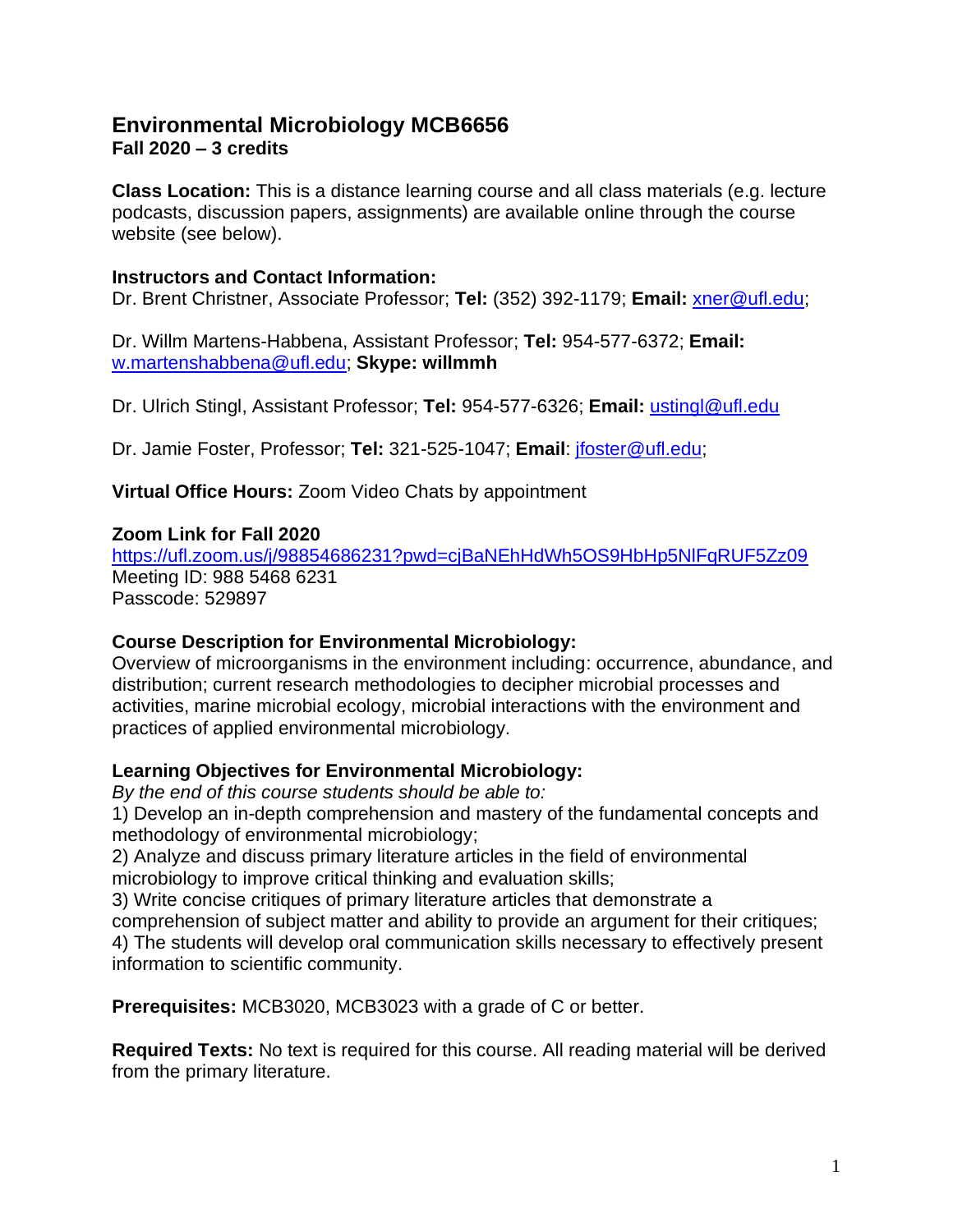**Course Organization:** This course is divided into four modules that will cover four key topic areas of environmental microbiology: 1) Introduction to environmental microbiology and current methodologies in environmental microbiology (Martens-Habbena); 2) Introduction to microbial diversity and the species concept (Christner); 3) Marine microbial ecology (Stingl); and 4) Host-microbe interactions and future frontiers of environmental microbiology (Foster). See lecture schedule for more in-depth topics covered in the course.

**Grading:** The overall course is based on 1000 points, with each module constituting 250 points as described below.

#### **Module 1 (250 points): Introduction to environmental microbiology and current methodologies in environmental microbiology**

**A. Weekly quizzes** (*30 points; 3% of final grade*) – Each week there will be a quiz that needs to be completed on the Canvas course website. The quizzes will include all material covered that week. The quizzes are open book and are designed to help you stay current with the lecture and reading material.

**B. Primary Literature Discussion** (*60 points; 5% of final grade*) – All students will read provided primary literature papers and identify the type of research methods used and which conclusions the researchers were drawing based on the methods that were used. In a group discussion students will evaluate the strength and limitations of the papers, and develop suggestions on which alternative methods/additional methods could have improved the reported studies. Be prepared to discuss the merits (if any) of the experimental approach and results, which will occur. via Canvas. Engagement in these online chats if factored into the final grade.

**C. Primary Literature Writing Assignment** (*60 points; 5% of total grade*) –You will each be expected to write a **400-word** critique or "review" of the discussed research article. In this review you will in your own words provide a brief overall summary of the research paper discussed, describe the methodological approach used, and evaluate its strength and weaknesses, and how it could be improved. Write your critique in Arial, Helvetica, or Times New Roman (12 pt font). You must not plagiarize text from the papers given to you, nor should you cut and paste text from websites. Plagiarizing will result in an automatic zero on the assignment. All written assignments will be reviewed by the Canvas Turn-it-In program, which detects plagiarism. The assignment will be graded based on your understanding of the scientific content, ability to analyze the author's conclusions and methodology, and quality of writing. You will have one week to complete the assignment.

**D. Written Exam** (*100 points; 10% of final grade*) - Questions on the exams will take the form of multiple choice, short answer, and essay questions. These exams will allow you to demonstrate your familiarity with the concepts, terminology, and methodologies covered in Module 1. All exams will be administered through Honorlock.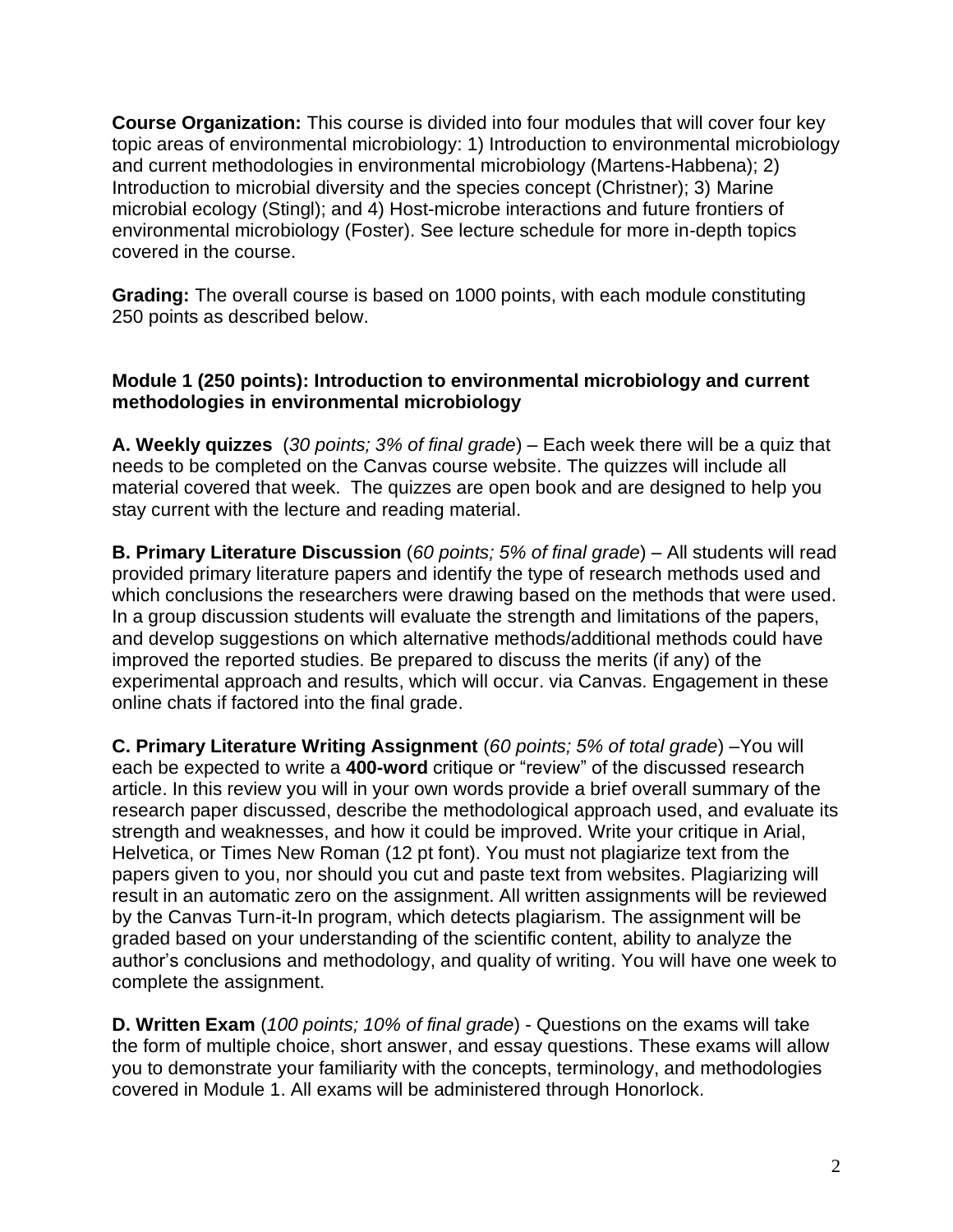## **Module 2 (250 points): Introduction to microbial diversity and the species concept**

**A. Weekly quizzes** (*30 points; 3% of final grade*) – Each week there will be a quiz that needs to be completed on the Canvas course website. The quizzes will include all material covered that week including podcasts. The quizzes are open book and are designed to help you stay current with the lecture and reading material.

**B. Primary Literature Discussion** (*50 points; 5% of final grade*) – All students are required to ask questions and participate in the group discussions. Be prepared to discuss the merits (if any) of the experimental approach and results, which will occur. via Canvas. Engagement in these online chats if factored into the final grade.

**C. Primary Literature Writing Assignment** (*70 points; 7% of total grade*) –Based on the weekly discussion you will be expected to write a **400-word** critique of the research article. Write your summaries in 12 font Ariel, Helvetica, or Times New Roman. You must not plagiarize text from the papers given to you, nor should you cut and paste text from websites. Plagiarizing will result in an automatic zero on the assignment. All written assignments will be reviewed by the Canvas Turn-it-In program, which detects plagiarism. Your objective is to evaluate and summarize the strengths and weaknesses of the paper. The assignment will be graded based on your understanding of the scientific content, ability to analyze the author's conclusions and methodology, and quality of writing. You will have one week to complete each assignment.

**D. Written Exam** (*100 points; 10% of final grade*) - Questions on the exams will take the form of multiple choice, short answer, and essay questions. These exams will allow you to demonstrate your familiarity with the concepts, terminology, and methodologies covered in Module 1. All exams will be administered through Honorlock.

## **Module 3 (250 points): Marine Microbial Ecology**

**A. Weekly quizzes** (*50 points; 5% of final grade*) – Each week there will be a quiz that needs to be completed on the Canvas course website. The quizzes will include all material covered that week including podcasts. The quizzes are open book and are designed to help you stay current with the lecture and reading material.

**B. Primary Literature Discussion** (*30 points; 3% of final grade*) – All students are required to ask questions and participate in the group discussions. Be prepared to discuss the merits of the experimental approaches and results of the reading assignments. We will have asynchronous online discussions via Canvas to talk about the reading assignments, so your engagement in these online chats will contribute to this portion of your grade.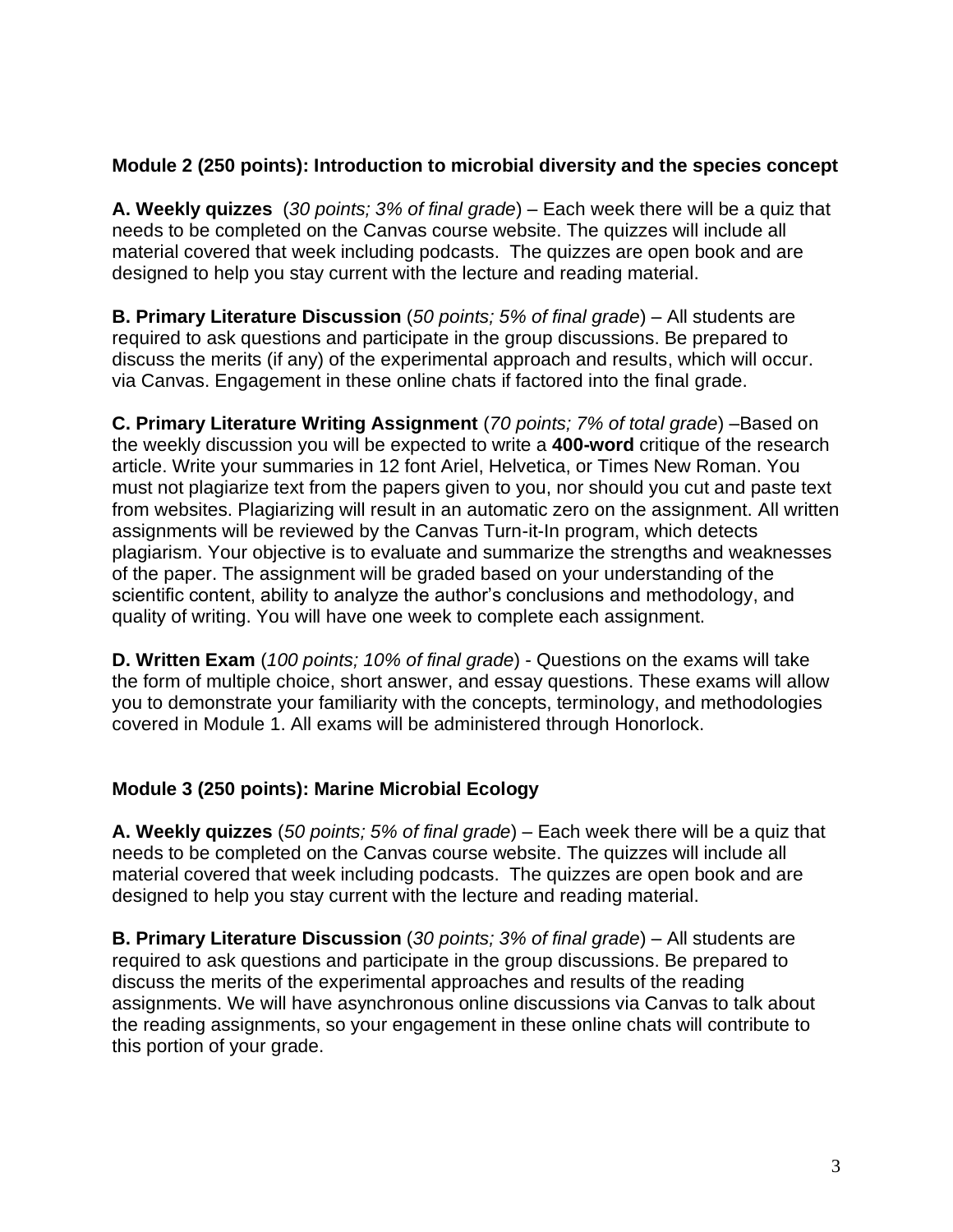**C. Primary Literature Writing Assignment** (*70 points; 7% of total grade*) –Based on the weekly discussion you will be expected to write a **400-word** critique of the research article. Write your summaries in 12 font Ariel, Helvetica, or Times New Roman. You must not plagiarize text from the papers given to you, nor should you cut and paste text from websites. Plagiarizing will result in an automatic zero on the assignment. All written assignments will be reviewed by the Canvas Turn-it-In program, which detects plagiarism. Your objective is to evaluate and summarize the strengths and weaknesses of the paper. The assignment will be graded based on your understanding of the scientific content, ability to analyze the author's conclusions and methodology, and quality of writing. You will have one week to complete each assignment.

**D. Written Exam** (*100 points; 10% of final grade*) - Questions on the exams will take the form of multiple choice, short answer, and/or essay questions. These exams will allow you to demonstrate your familiarity with the concepts, terminology, and methodologies covered in this module. All exams will be administered through Honorlock.

## **Module 4 (250 points): Microbial interactions with the environment**

**A. Weekly quizzes** (*50 points; 5% of final grade*) – Each week there will be a quiz that needs to be completed on the Canvas course website. The quizzes will include all material covered that week including podcasts. The quizzes are open book and are designed to help you stay current with the lecture and reading material.

**B. Primary Literature Discussion** (*50 points; 5% of final grade*) - It is important that you each take an active role in your own education. I expect each of you to involve yourself in the course by asking questions and participating in the group discussions. Be prepared to discuss the merits (if any) of the experimental approach and results. We will have asynchronous online discussions via Canvas to talk about the paper, so your engagement in these online chats will contribute to this portion of your grade.

**C. Press Release Writing Assignment** (*50 points; 5% of total grade*) – As scientists, it often falls upon our shoulders to communicate our work to the public, yet many of us have not been trained in this area. When I publish my papers often, I am occasionally asked to write a press release available to the media so that the significance of the work can be understood by general audiences. So, each of you will be asked to write a press release of **400 words minimum**. Each student will be required to take an environmental microbiology related scientific paper of your choice and write a press release that conveys the import findings and significance of the work. I will be evaluating you on your ability to convey complex ideas to the general public, while maintaining accuracy of the scientific work, as well as the quality of writing (i.e., no grammatical or punctuation errors).

All critical feedback will be provided to you via track changes in Microsoft Word and Canvas within two weeks of the final due date or prior to the last class meeting. Unless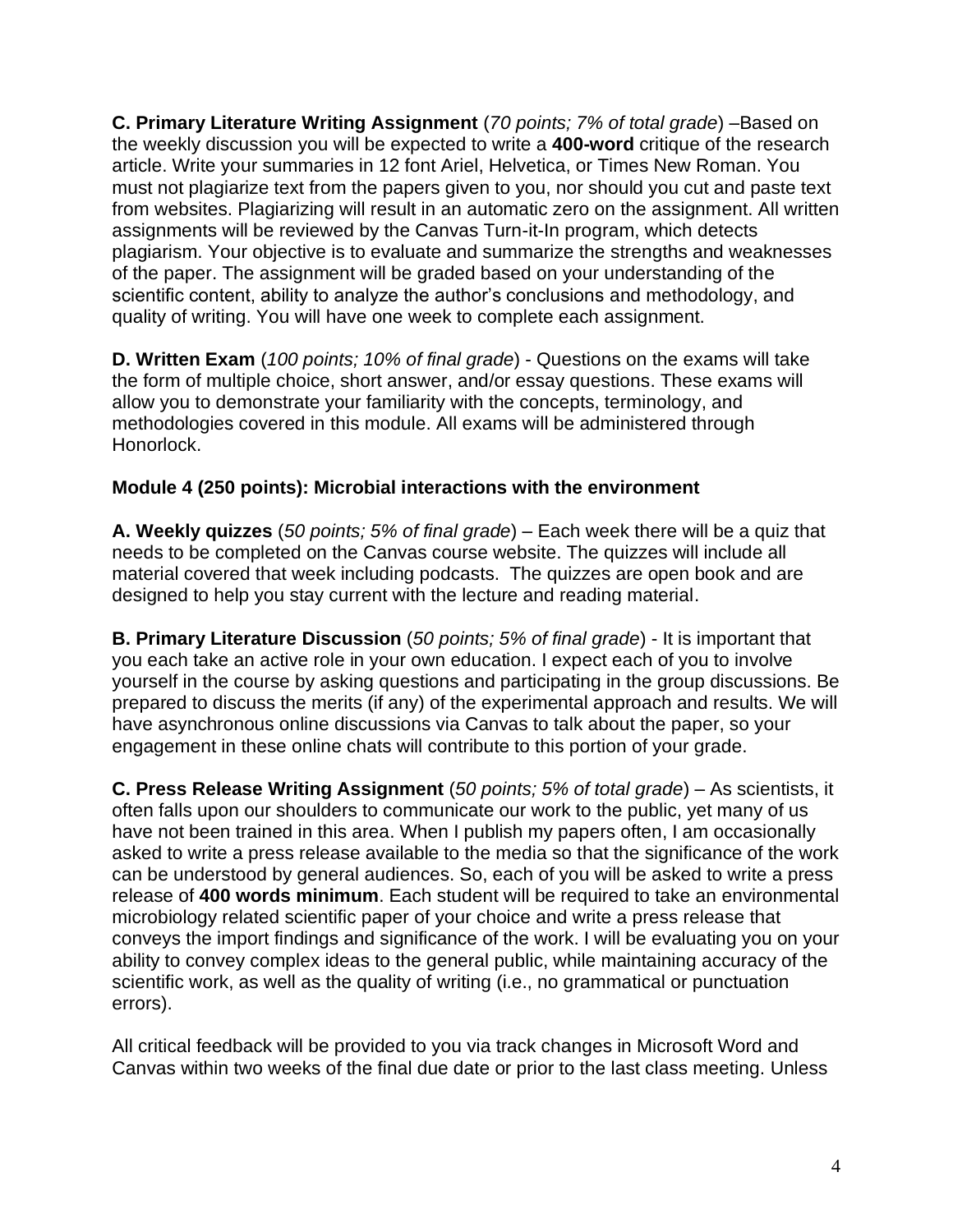other wise noted all writing assignments are due one week after the assignment is given.

**D. Written Exam** (*100 points; 10% of final grade*) - Questions on the exams will take the form of short answer and essay questions. These exams will allow you to demonstrate your familiarity with the concepts, terminology, and methodologies covered in Module 4. All exams will be administered through Honorlock.

## **Attendance and Make-Up Work:**

Requirements for class attendance and make-up exams, assignments and other work are consistent with university policies that can be found at: [https://catalog.ufl.edu/ugrad/current/regulations/info/attendance.aspx.](https://catalog.ufl.edu/ugrad/current/regulations/info/attendance.aspx)

# **Grading:**

For more details of the University of Florida grading policy please visit: <https://catalog.ufl.edu/ugrad/current/regulations/info/grades.aspx>

930 – 1000 points 93% - 100% A 900 – 929 points 90% - 92.9% A-870 – 899 points 87% - 89.9% B+ 830 – 869 points 83% - 86.9% B 800 – 829 points 80% - 82.9% B-770 – 799 points 77% - 79.9% C+ 730 – 769 points 73% - 76.9% C 700 – 729 points 70% - 72.9% C- $670 - 699$  points  $67\%$  -  $69.9\%$  D+ 630 – 669 points 63% - 66.9% D 600 – 629 points 60% - 62.9% D-Less than 600 points  $<60\%$  E

# **Online Course Evaluation Process**

Student assessment of instruction is an important part of efforts to improve teaching and learning. At the end of the semester, students are expected to provide feedback on the quality of instruction in this course using a standard set of university and college criteria. These evaluations are conducted online at [https://evaluations.ufl.edu.](https://evaluations.ufl.edu/) Evaluations are typically open for students to complete during the last two or three weeks of the semester; students will be notified of the specific times when they are open. Summary results of these assessments are available to students at [https://evaluations.ufl.edu/results.](https://evaluations.ufl.edu/results)

## **Academic Honesty**

As a student at the University of Florida, you have committed yourself to uphold the Honor Code, which includes the following pledge: "*We, the members of the University of Florida community, pledge to hold ourselves and our peers to the highest standards of honesty and integrity."* You are expected to exhibit behavior consistent with this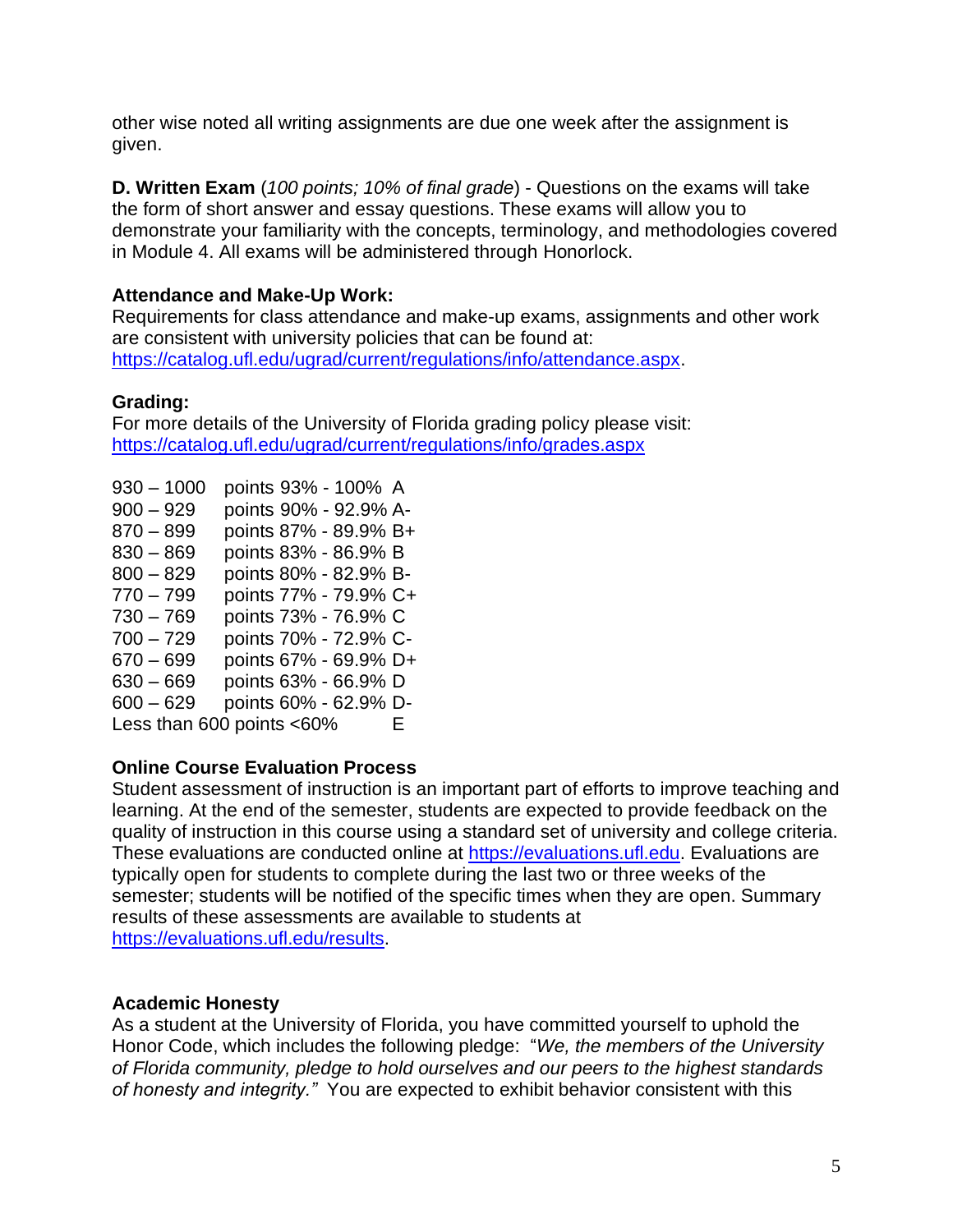commitment to the UF academic community, and on all work submitted for credit at the University of Florida, the following pledge is either required or implied: *"On my honor, I have neither given nor received unauthorized aid in doing this assignment*."

It is assumed that you will complete all work independently in each course unless the instructor provides explicit permission for you to collaborate on course tasks (e.g. assignments, papers, quizzes, exams). Furthermore, as part of your obligation to uphold the Honor Code, you should report any condition that facilitates academic misconduct to appropriate personnel. It is your individual responsibility to know and comply with all university policies and procedures regarding academic integrity and the Student Honor Code. Violations of the Honor Code at the University of Florida will not be tolerated. Violations will be reported to the Dean of Students Office for consideration of disciplinary action. For more information regarding the Student Honor Code, please see: [http://www.dso.ufl.edu/sccr/process/student-conduct-honor-code.](http://www.dso.ufl.edu/sccr/process/student-conduct-honor-code)

#### **Software Use:**

All faculty, staff and students of the university are required and expected to obey the laws and legal agreements governing software use. Failure to do so can lead to monetary damages and/or criminal penalties for the individual violator. Because such violations are also against university policies and rules, disciplinary action will be taken as appropriate.

#### **Services for Students with Disabilities**

The Disability Resource Center coordinates the needed accommodations of students with disabilities. This includes registering disabilities, recommending academic accommodations within the classroom, accessing special adaptive computer equipment, providing interpretation services and mediating faculty-student disability related issues. Students requesting classroom accommodation must first register with the Dean of Students Office. The Dean of Students Office will provide documentation to the student who must then provide this documentation to the Instructor when requesting accommodation

0001 Reid Hall, 352-392-8565, [www.dso.ufl.edu/drc/](http://www.dso.ufl.edu/drc/)

## **Campus Helping Resources**

Students experiencing crises or personal problems that interfere with their general wellbeing are encouraged to utilize the university's counseling resources. The Counseling & Wellness Center provides confidential counseling services at no cost for currently enrolled students. Resources are available on campus for students having personal problems or lacking clear career or academic goals, which interfere with their academic performance.

• *University Counseling & Wellness Center, 3190 Radio Road, 352-392-1575,* **[www.counseling.ufl.edu](http://www.counseling.ufl.edu/)**  Counseling Services Groups and Workshops